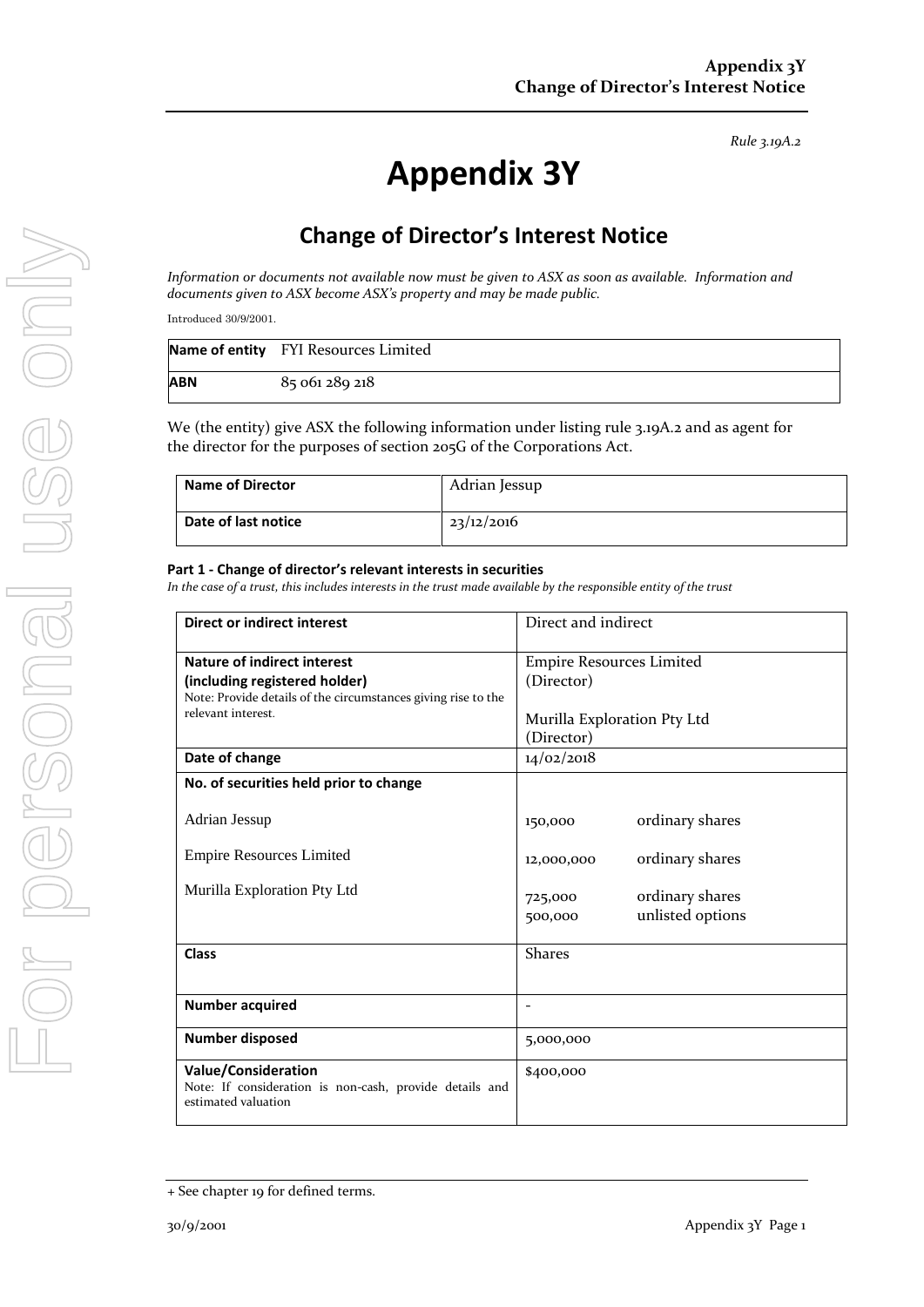| No. of securities held after change                                                                                                                    |                    |                                              |
|--------------------------------------------------------------------------------------------------------------------------------------------------------|--------------------|----------------------------------------------|
| Adrian Jessup                                                                                                                                          | 150,000            | ordinary shares                              |
| <b>Empire Resources Limited</b>                                                                                                                        | 7,000,000          | ordinary shares                              |
|                                                                                                                                                        |                    |                                              |
| Murilla Exploration Pty Ltd                                                                                                                            | 725,000<br>500,000 | ordinary shares<br>unlisted options          |
|                                                                                                                                                        |                    |                                              |
|                                                                                                                                                        |                    |                                              |
|                                                                                                                                                        |                    |                                              |
|                                                                                                                                                        |                    |                                              |
| <b>Nature of change</b>                                                                                                                                |                    | On-market sale of shares by Empire Resources |
| Example: on-market trade, off-market trade, exercise of<br>options, issue of securities under dividend reinvestment<br>plan, participation in buy-back | Limited.           |                                              |

### **Part 2 – Change of director's interests in contracts**

| <b>Detail of contract</b>                                                                       | Nil |
|-------------------------------------------------------------------------------------------------|-----|
| <b>Nature of interest</b>                                                                       | Nil |
| Name of registered holder                                                                       | Nil |
| (if issued securities)                                                                          |     |
| Date of change                                                                                  | Nil |
| No. and class of securities to which                                                            | Nil |
| interest related prior to change                                                                |     |
| Note: Details are only required for a contract<br>in relation to which the interest has changed |     |
| Interest acquired                                                                               | Nil |
| Interest disposed                                                                               | Nil |
| <b>Value/Consideration</b>                                                                      | Nil |
| Note: If consideration is non-cash, provide<br>details and an estimated valuation               |     |
| Interest after change                                                                           | Nil |

## **Part 3 –** +**Closed period**

| Were the interests in the securities or contracts detailed above                                 | No |
|--------------------------------------------------------------------------------------------------|----|
| traded during a <sup>+</sup> closed period where prior written clearance<br>was required?        |    |
| If so, was prior written clearance provided to allow the trade to<br>proceed during this period? |    |
| If prior written clearance was provided, on what date was this<br>provided?                      |    |

<sup>+</sup> See chapter 19 for defined terms.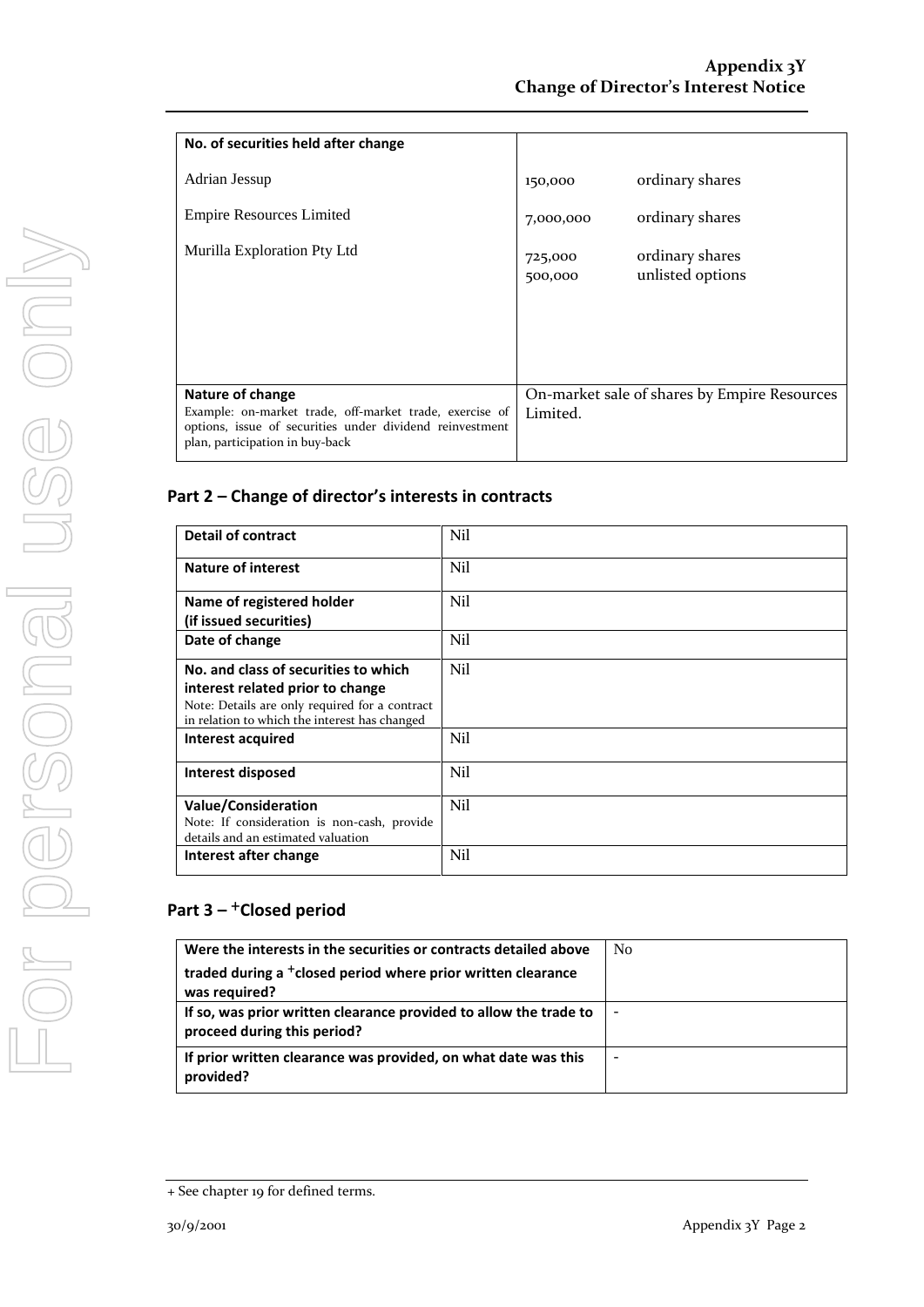*Rule 3.19A.2*

# **Appendix 3Y**

## **Change of Director's Interest Notice**

*Information or documents not available now must be given to ASX as soon as available. Information and documents given to ASX become ASX's property and may be made public.*

*Introduced 30/9/2001.*

|     | Name of entity FYI Resources Limited |
|-----|--------------------------------------|
| ABN | 85 061 289 218                       |

We (the entity) give ASX the following information under listing rule 3.19A.2 and as agent for the director for the purposes of section 205G of the Corporations Act.

| Name of Director    | David Sargeant |
|---------------------|----------------|
| Date of last notice | 23/12/2016     |

#### **Part 1 - Change of director's relevant interests in securities**

*In the case of a trust, this includes interests in the trust made available by the responsible entity of the trust*

| <b>Direct or indirect interest</b>                                                                                   | Indirect                                                  |  |
|----------------------------------------------------------------------------------------------------------------------|-----------------------------------------------------------|--|
| <b>Nature of indirect interest</b>                                                                                   | D W Sargeant Pty Ltd (Director)                           |  |
| (including registered holder)<br>Note: Provide details of the circumstances giving rise to the<br>relevant interest. | Kirkdale Holdings Pty Ltd (Director)                      |  |
|                                                                                                                      | Empire Resources Limited (Director)                       |  |
| Date of change                                                                                                       | 14/02/2018                                                |  |
| No. of securities held prior to change                                                                               |                                                           |  |
| D W Sargeant Pty Ltd                                                                                                 | ordinary shares<br>350,000<br>unlisted options<br>500,000 |  |
| Kirkdale Holdings Pty Ltd                                                                                            | ordinary shares<br>525,000                                |  |
| <b>Empire Resources Limited</b>                                                                                      | ordinary shares<br>12,000,000                             |  |
| <b>Class</b>                                                                                                         | <b>Shares</b>                                             |  |
|                                                                                                                      |                                                           |  |
| <b>Number acquired</b>                                                                                               | $\blacksquare$                                            |  |
| <b>Number disposed</b>                                                                                               | 5,000,000                                                 |  |
| <b>Value/Consideration</b><br>Note: If consideration is non-cash, provide details and<br>estimated valuation         | \$400,000                                                 |  |

<sup>+</sup> See chapter 19 for defined terms.